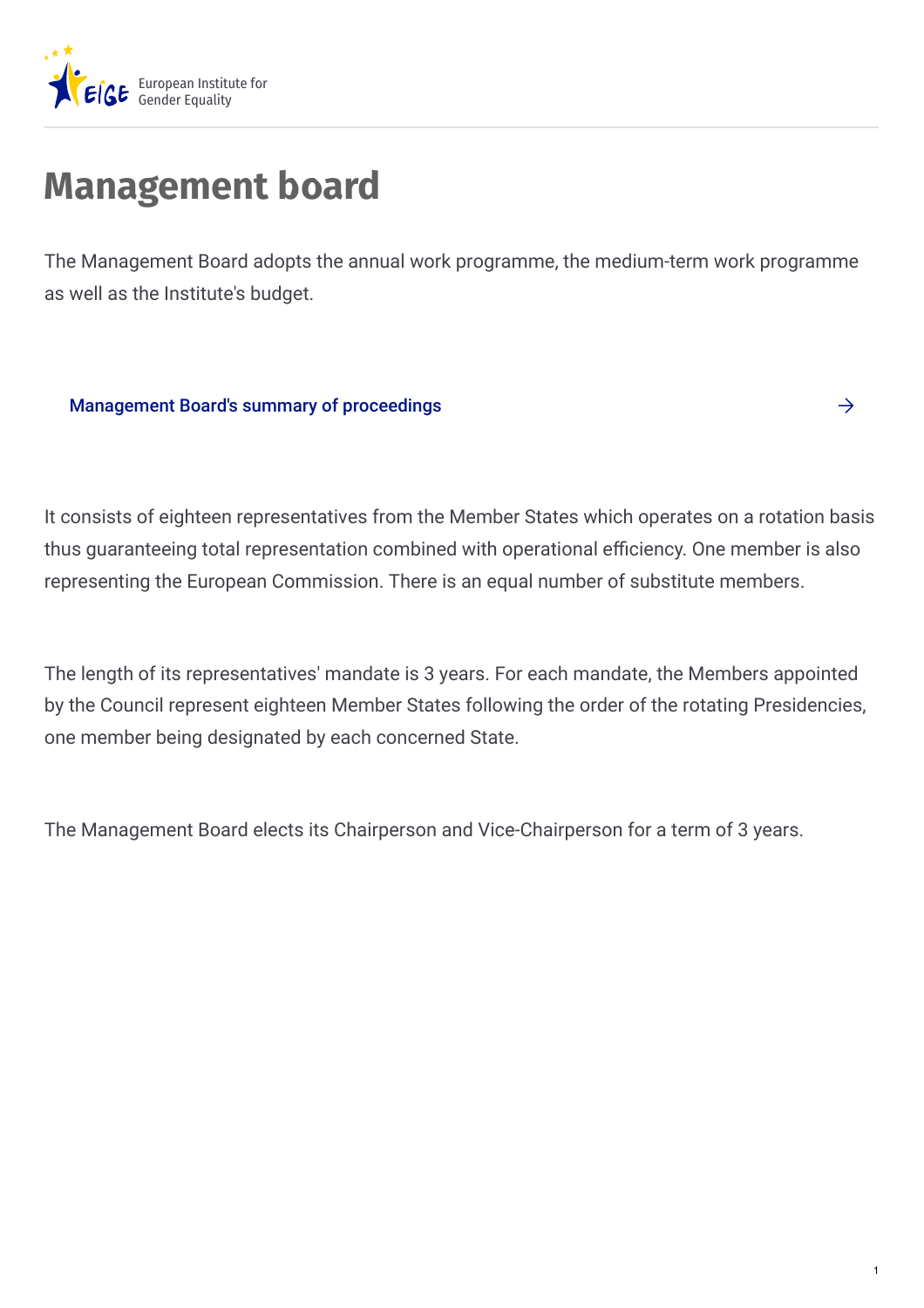**Chair:** Tanja AUVINEN (FI)

**Vice-Chair:** Kira APPEL (DK)

| <b>Standing Committee Members</b>                                                                                                                                                                                                                                                                        |                           |
|----------------------------------------------------------------------------------------------------------------------------------------------------------------------------------------------------------------------------------------------------------------------------------------------------------|---------------------------|
| Board Chair: Tanja AUVINEN (FI)                                                                                                                                                                                                                                                                          | Jacqueline NIAVARANI (AT) |
| Board Vice-Chair: Kira APPEL (DK)                                                                                                                                                                                                                                                                        | Esther VAN DIJK (NL)      |
| European Commission representative (DG JUST):<br>Irena MOOZOVA/Karen VANDEKERCKHOVE                                                                                                                                                                                                                      | Dan MOLDOVAN (RO)         |
| <b>Bulgaria / България (BG)</b><br><b>Member</b><br><b>Ms Irina Tsekova IVANOVA</b><br>Head of Equal Opportunities, Anti-discrimination and Social Benefits Department<br>Policy for People with Disabilities, Equal Opportunity and Social Benefits Directorate<br>Ministry of Labour and Social Policy |                           |

 $\vee$  CV [\(.pdf\)](https://eige.europa.eu/sites/default/files/documents/coi.cv_mb_bg_irina_ivanova_2019.pdf)

#### $\perp$  [Declaration](https://eige.europa.eu/sites/default/files/documents/doi_mb_bg_irina_ivanova_2021.pdf) of interests (.pdf)

**Alternate Ms Mila NIKOLOVA** Junior expert in European Affairs Department, European Affairs and International Cooperation Directorate Ministry of Labour and Social Policy **Member Ms Kira UITTERDIJK APPEL** Chief Consultant, Deputy Head of Department Department of Gender Equality Ministry of Transport **Denmark / Danmark (DK)**

# **Alternate**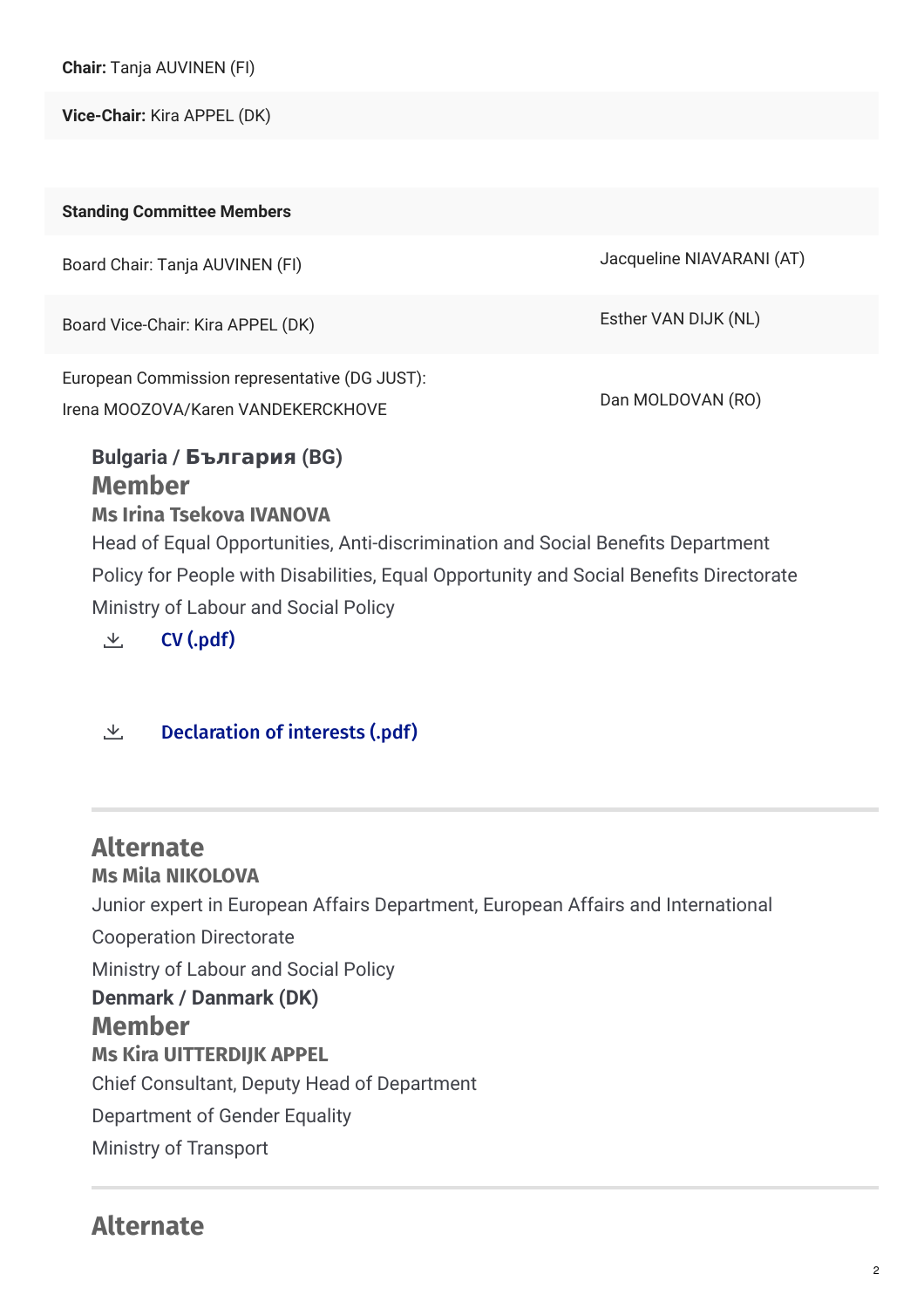**Mr Jeppe HOLM NIELSEN** Head of Section Department of Gender Equality Ministry of Transport **Member Ms Lee MARIPUU** Head of Gender Equality Policy Equality Policies Department **Estonia / Eesti (EE)**

Ministry of Social Affairs of Estonia

**Alternate Ms Eva Liina KLIIMAN** Adviser Equality Policies Department Ministry of Social Affairs of Estonia **Member Ms Jane Ann DUFFY Ireland / Éire (IE)**

**Alternate Ms Deirdre NÍ NÉILL Member Ms Irena MOOZOVA Director** DG Justice European Commission **European Commission**  $\vee$  CV [\(.pdf\)](https://eige.europa.eu/sites/default/files/documents/coi.cv_mb_com_irena.moozova_2020.pdf)

#### $\perp$  [Declaration](https://eige.europa.eu/sites/default/files/documents/doi_mb_com_irena.moozova_2021.pdf) of interest (.pdf)

**Alternate Ms Karen VANDEKERCKHOVE**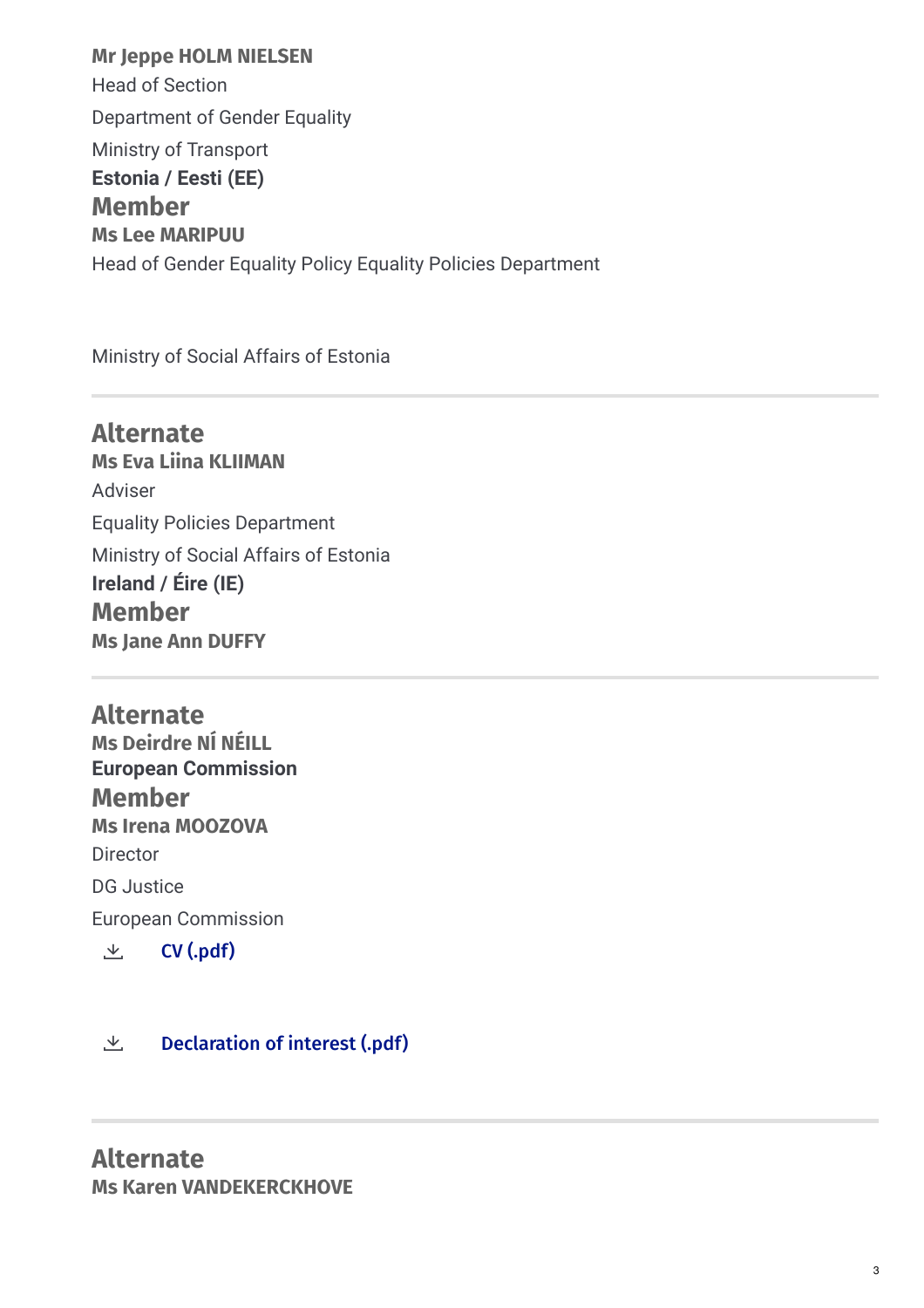Head of Unit Gender Equality Unit DG Justice European Commission

 $\perp$  CV [\(.pdf\)](https://eige.europa.eu/sites/default/files/documents/doi.cv_mb_com_karen.vandekerckhove_2021.pdf)

**Member Ms Eleni NTALAKA** Senior Official Independent Dept. of European & International Cooperation General Secretariat for Demography, Family Policy and Gender Equality Ministry of Labour and Social Affairs  $\perp$  [Declaration](https://eige.europa.eu/sites/default/files/documents/doi_mb_com_karen.vandekerckhove_2021.pdf) of interest (.pdf) **Greece / Eλλάδα (EL)**

# **Alternate**

**Ms Sophia NIKOLAOU** Senior Official Dept. for Planning, Standardization and Development of Gender Equality Policies General Secretariat for Demography, Family Policy and Gender Equality Ministry of Labour and Social Affairs **Member Ms Laura MENICUCCI** General Director Office for Equal Opportunities Policies Department for Equal Opportunities Presidency of the Council of Ministers **Italy / Italia (IT)**

### **Alternate**

**Mr Stefano PIZZICANNELLA** General Director Office for International and General Affairs Department for Equal Opportunities Presidency of the Council of Ministers **Cyprus / Kύπρος (CY)**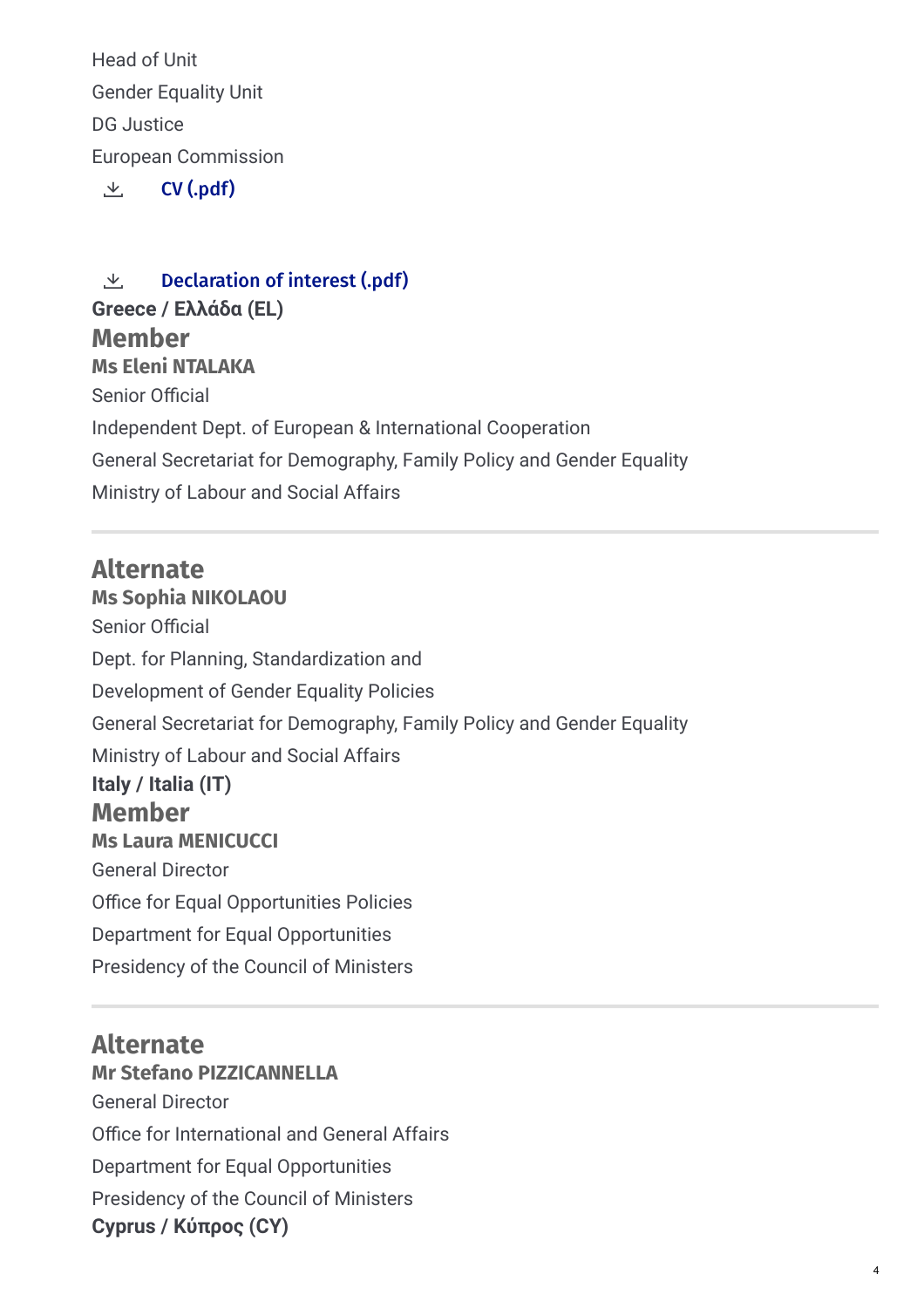### **Member Mr Stavros CHRISTOFI** Chief Administrative Officer Head of Administration, Gender Equality and Public Order Ministry of Justice and Public Order

**Alternate Mr Alexandros ALEXANDROU** Director Department of Labour Ministry of Labour and Social Insurance **Member Ms Ieva JUHŅĒVIČA** Senior Expert on Gender Equality Department of Social Policy Planning and Development Ministry of Welfare of the Republic of Latvia **Latvia / Latvija (LV)**

### **Alternate**

**Ms Agnese GAILE** Senior Expert on Gender Equality Department of Social Policy Planning and Development Ministry of Welfare of the Republic of Latvia **Member Ms Jolanta SAKALAUSKIENĖ** Head of Equal Opportunities, Equality between Women and Men Group Ministry of Social Security and Labour **Lithuania / Lietuva (LT)**

# **Alternate Ms Greta TUMĖNIENĖ**

Advisor of Equal Opportunities, Equality between Women and Men Group Ministry of Social Security and Labour **Member Ms Maryse FISCH** Premier Conseiller de Gouvernement Ministère de l'Egalité entre les femmes et les hommes **Luxembourg / Luxembourg (LU)**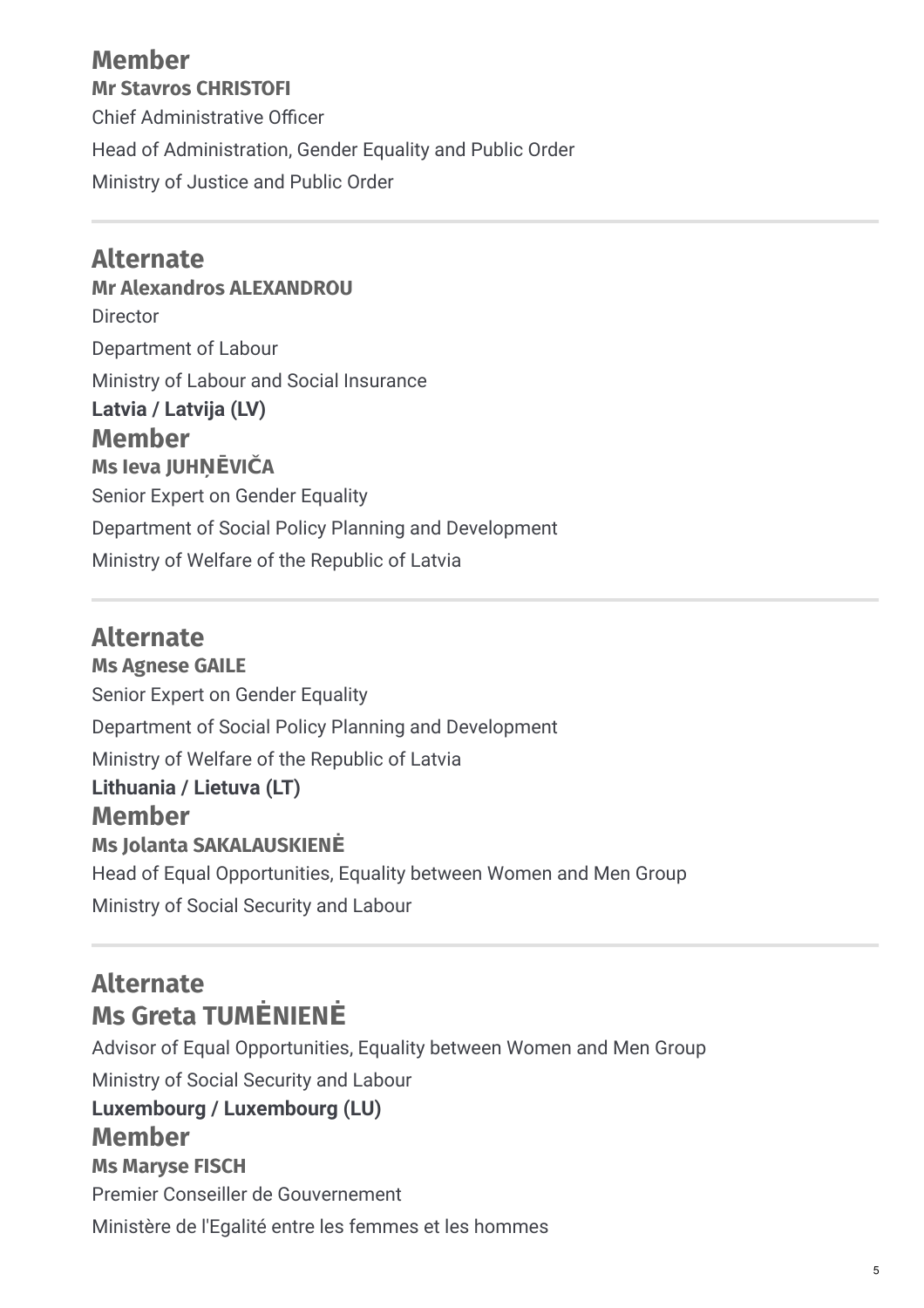#### $\vee$  CV [\(.pdf\)](https://eige.europa.eu/sites/default/files/documents/doi.cv_mb_lu_maryse.fisch_2021.pdf)

#### $\perp$  [Declaration](https://eige.europa.eu/sites/default/files/documents/doi_mb_lu_maryse.fisch_2021.pdf) of interests (.pdf)

**Alternate Ms Valérie DEBOUCHÉ** Conseiller Ministère de l'Egalité entre les femmes et les hommes **Member Ms Brigitta GYEBNÁR Hungary / Magyarország (HU)**

**Alternate Ms Rita NAGYLAKI Member Ms Annalise DESIRA** Assistant Director Human Rights Directorate Ministry for Justice, Equality and Governance **Malta / Malta (MT)**

 $\perp$  CV [\(.pdf\)](https://eige.europa.eu/sites/default/files/documents/doi.cv_mb_mt_annalise.desira_2021.pdf)

 $\perp$  [Declaration](https://eige.europa.eu/sites/default/files/documents/doi_mb_mt_annalise.desira_2021.pdf) of interests (.pdf)

**Alternate Ms Sasha Na Jeong FARRUGIA** Senior Manager Commission on Gender-based Violence and Domestic Violence **Member Ms Esther VAN DIJK** Ministerie van Onderwijs, Cultuur en Wetenschap **Netherlands / Nederland (NL)**

### **Alternate**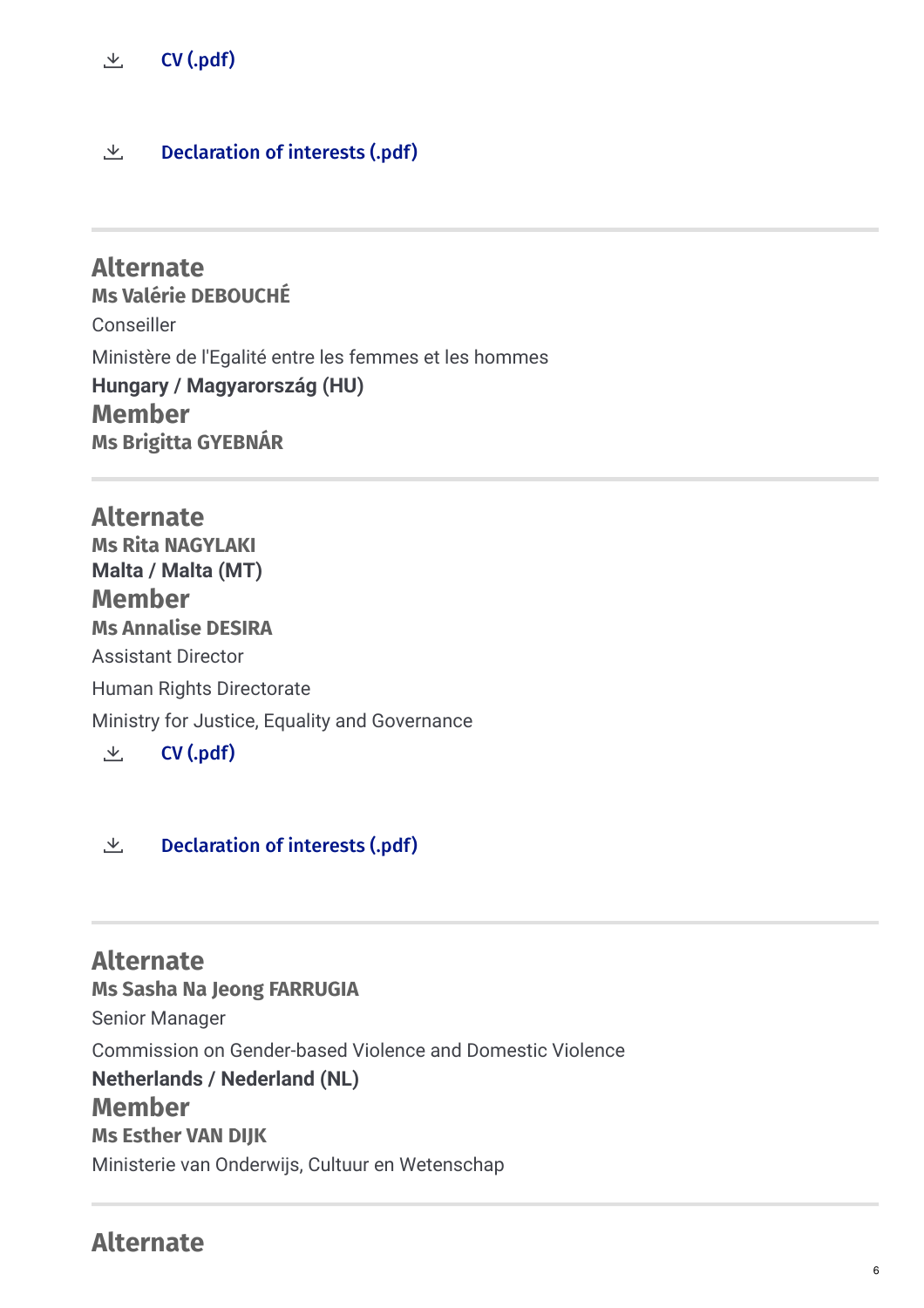# **Mr Michael NINABER VAN EIJBEN** Ministerie van Onderwijs, Cultuur en Wetenschap **Member Ms Jacqueline NIAVARANI** Head of Department for Socio-economic equality, international and EU-affairs **Austria / Österreich (AT)**

Federal Chancellery, Division for Women and Equality

 $\vee$  CV [\(.pdf\)](https://eige.europa.eu/sites/default/files/documents/doi.cv_mb_at_jacqueline_niavarani_2020.pdf)

#### $\perp$  [Declaration](https://eige.europa.eu/sites/default/files/documents/doi_mb_at_jacqueline_niavarani_2021.pdf) of interests (.pdf)

# **Alternate**

#### **Ms Katja GERSTMANN**

Deputy Head of the Department for Socio-economic equality, international and EU-affairs Federal Chancellery, Division for Women and Equality

 $\vee$  CV [\(.pdf\)](https://eige.europa.eu/sites/default/files/doi.cv_mb_at_katja_gerstmann_2020.pdf)

### $\perp$  [Declaration](https://eige.europa.eu/sites/default/files/documents/doi_mb_at_katja_gerstmann_2021.pdf) of interests (.pdf)

**Poland / Polska (PL)**

### **Member**

#### **Mr Paweł KOSMULSKI**

Office of the Government Plenipotentiary for Equal Treatment

Ministry of Family and Social Policy

# **Alternate**

**Ms Karolina MICHALCZYK**

Office of the Government Plenipotentiary for Equal Treatment

Ministry of Family and Social Policy

# **Romania / România (RO)**

### **Member**

#### **Mr Dan MOLDOVAN**

European Affairs Counsellor

Ministry of Labour and Social Solidarity

 $\vee$  CV [\(.pdf\)](https://eige.europa.eu/sites/default/files/coi.cv_mb_ro_dan.moldovan_2019.pdf)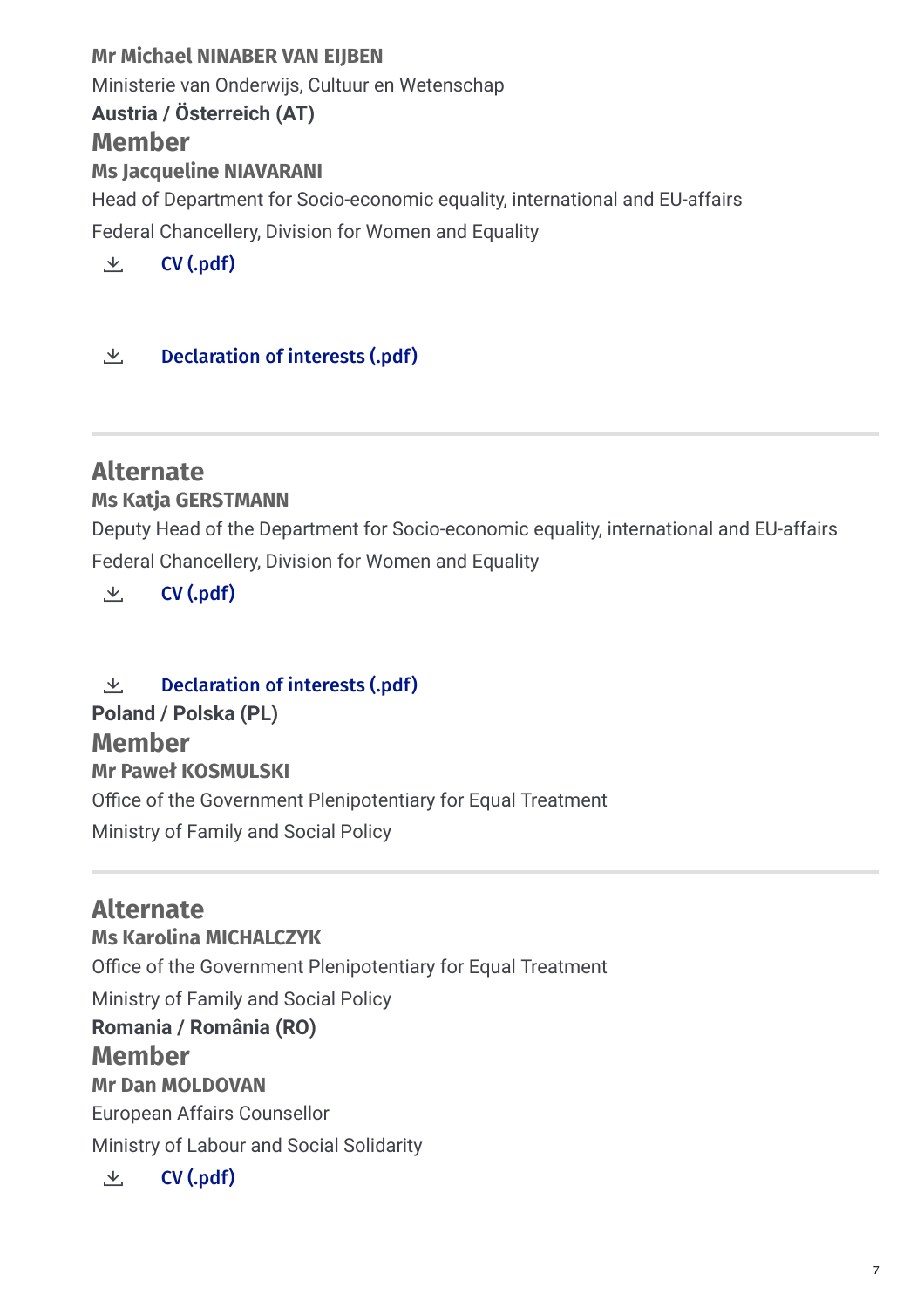**Alternate Ms Maria ULICAN** Head of service Directorate for Preventing and Combatting Domestic Violence **Member Zuzana Brixová** Head of Department for Equality between Women and Men Ministry of Labour, Social Affairs and Family **Slovakia / Slovensko (SK)**  $\vee$  CV [\(.pdf\)](https://eige.europa.eu/sites/default/files/documents/doi.cv_mb_sk_zuzana_brixova_2020.pdf)

#### $\perp$  [Declaration](https://eige.europa.eu/sites/default/files/documents/doi_mb_sk_zuzana_brixova_2021.pdf) of interests (.pdf)

# **Alternate**

### **Ján TOMAŠTÍK**

Department for Equality between Women and Men

Ministry of Labour, Social Affairs and Family

 $\vee$  CV [\(.pdf\)](https://eige.europa.eu/sites/default/files/documents/doi.cv_mb_sk_jan_tomastik_2021_0.pdf)

**Member Ms Tanja AUVINEN Director** Ministry of Social Affairs and Health Equality Unit  $\perp$  [Declaration](https://eige.europa.eu/sites/default/files/doi_mb_sk_jan_tomastik_2021.pdf) of interests (.pdf) **Finland / Suomi (FI)**

 $\vee$  CV [\(.pdf\)](https://eige.europa.eu/sites/default/files/documents/doi.cv_mb_fi_tanja_auvinen_2020.pdf)